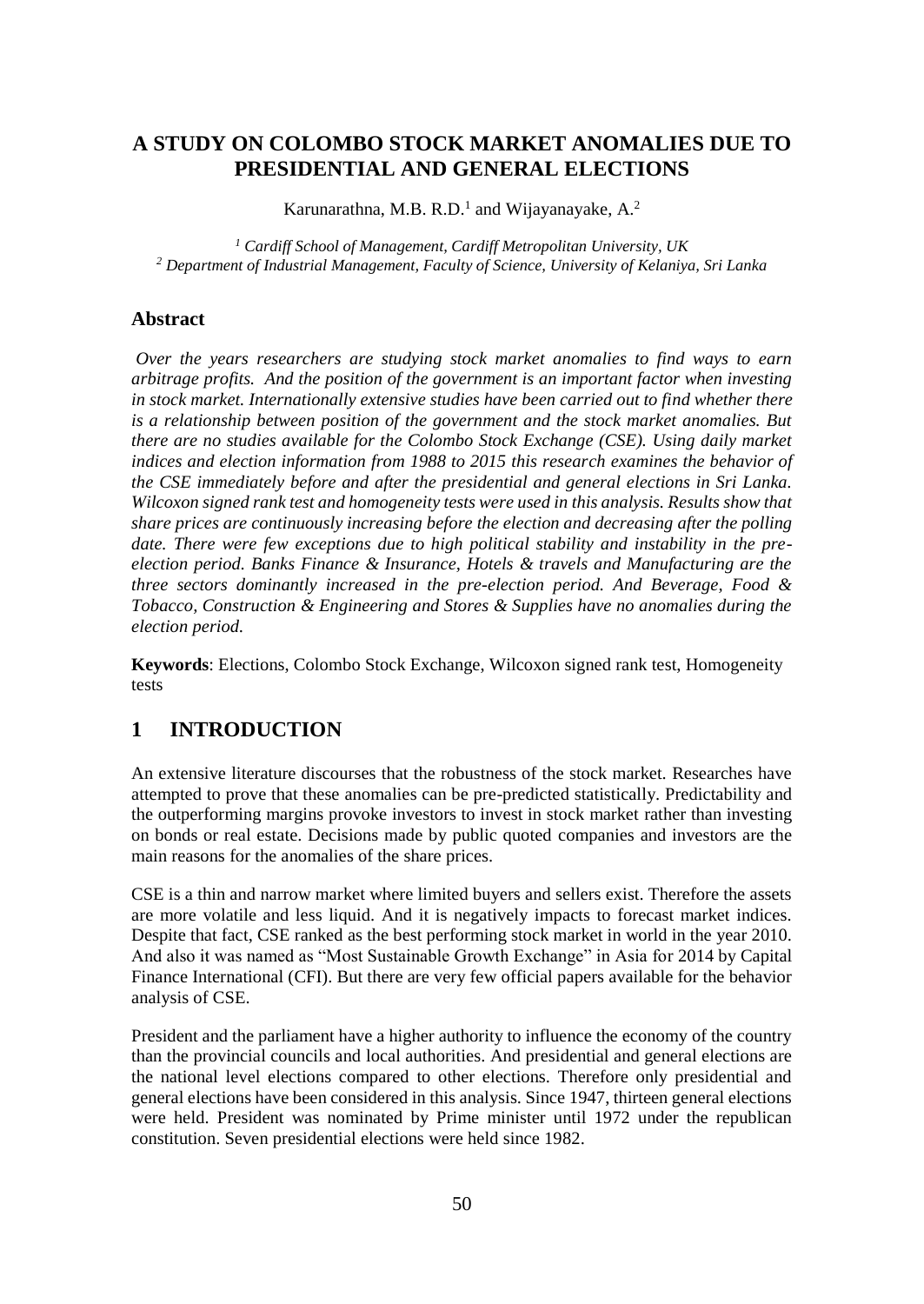### **1.2. ELECTIONS AND STOCK MARKET ANOMALIES**

Efficient market hypothesis (EMH) stated that it's impossible to predict the future share prices by fundamental or technical analysis because all the shares are priced accurately and they reflect all the information available. And the only way to make profits is to purchase riskier investments. But due to human error and emotional decisions, investors read the information and respond differently (Shiller, 2003). Gilpin (2001) introduced political economy theoretical framework which clearly explain the interactive relationship between politics and the economy. It consists of politics, economies, law and social-economic systems developed by the institutions. Government influence on the economy has studied over a long period. Maynard (1964) stated in his Keynesian theory that government control the macro economy. Therefore presidential and general election cycles have a certain influence on the economy.

United National Party (UNP) and Sri Lanka Freedom Party (SLFP) are the two main parties who were able to grab the majority of the past elections. UNP has capital and liberal conservative political-economic agenda and SLFP has a socialist and liberal. Throughout the past few decades these political parties were able to take the majority from clearly disguisable regions based on economy and ethnicity. Many examples can be given for government influences over the economy. In 2000, Sri Lankan government signed a memorandum with EU to remove the restrictions on the textile garment exports quota (Dheerasinghe, 2002) and it had a direct impact on the textile industry.

Marshall (2004) has stated in his research article that investing in Wall Street 27 months before a U.S. presidential election is more profitable than investing during the 21 months after the elections. During a presidential cycle where nearly four years, bull markets averaged about three years, while bear markets averaged less than a year. In U.S presidential election cycle is a four year cycle and Ned Davis Research notes that weakest is the first year of the presidential cycle and the strongest in the pre-election year. (Shell, 2012)

The reminder of this paper consists of the research question and hypotheses, data, analysis, results and the conclusion.

## **2. RESEARCH QUESTION AND HYPOTHSES**

During the 2015 presidential election, there were significant anomalies in the share prices which due for more than 3 months period. It was suspected that this anomaly was due to the political instability. ASPI was marked the peak for the 2015 first quarter with 7,497.6 on January 8th, Presidential Election Day. And it was started to drop since the Election Day. There is no study available for the relationship between elections and CSE share price anomalies. Therefore this research has focused on study the impact on CSE share price anomalies occurs due to presidential and the general elections and which industries have affected most. Based on the results investors can made their investing decisions more accurately during the election period.

Following hypothesis can be developed based on the research question, "Whether there is a relationship between national level elections and stock market anomalies in Sri Lanka and how those elections affect to the industry sectors during the election period."

**Hypothesis a1:** There is no homogeneity in share prices before and after one week from the polling date.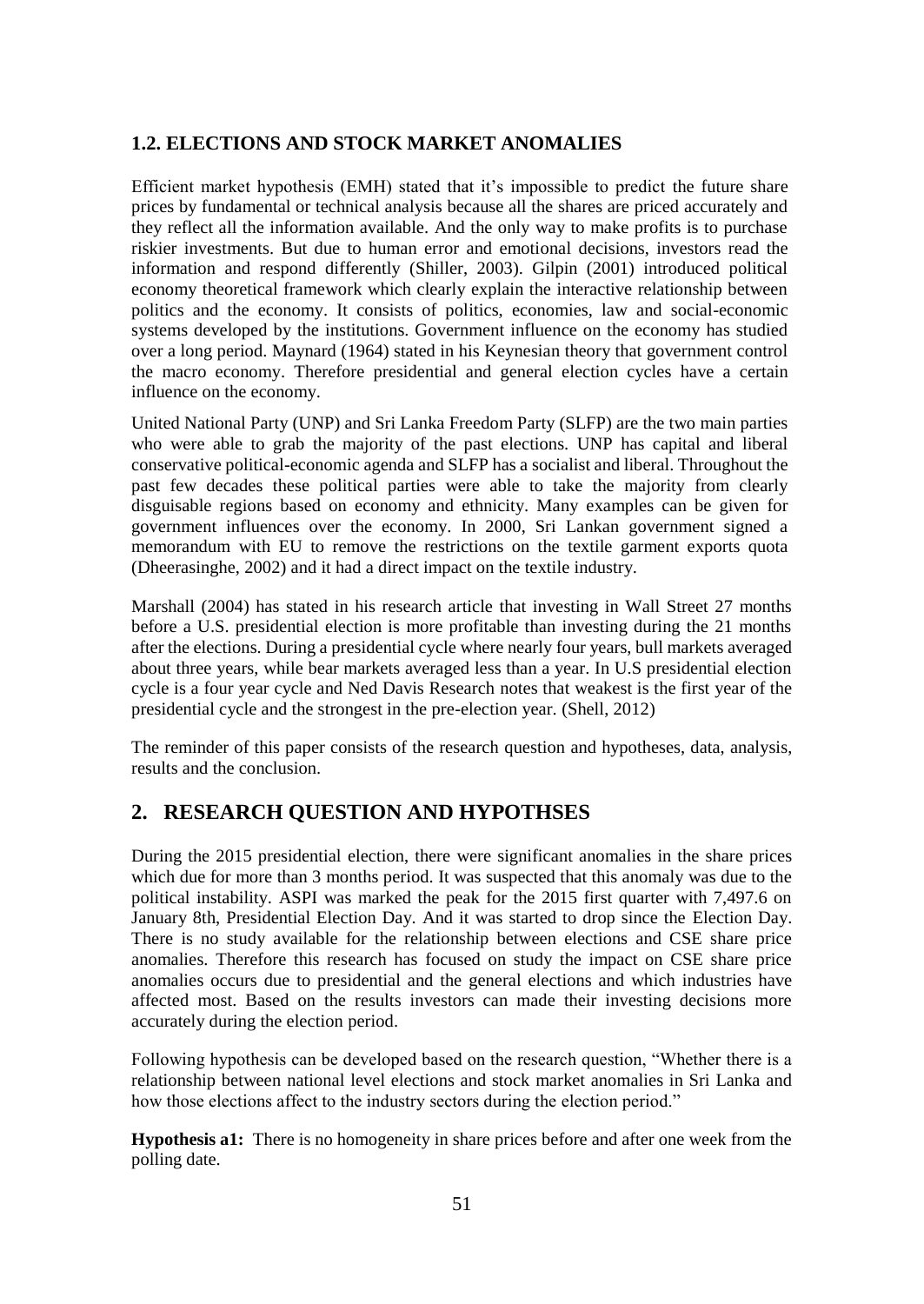**Hypothesis a2:** Share price on the polling date is higher than the days in the week before the polling date.

 $\mu_{before} < \mu_{polling\,day}$  (1) **Hypothesis a3:** Share prices will decrease immediately after the polling date.  $\mu_{before} > \mu_{after} (2)$  $\mu_{before}$ : Mean value of the indices in a day before the election  $\mu_{after}$ : Mean value of the indices in a day after the election  $\mu_{\text{polling day}}$ : Mean value of the indices in the polling day

# **3. DATA**

CSE is having nearly thirty-three years of brief history. And six presidential elections and five parliamentary elections were held in Sri Lanka since 1985. Therefore there is a limitation for the size of the population. S&P 20, diversified holdings, healthcare, information and technology, plantations, power & energy and telecommunications were not considered to the analysis due to limited historical data. One week period before and three weeks period after the major dates of elections have considered in this study. It's because of difficulty of isolating the cause of the anomalies. CSE share price information and the election dates information were used as the main source of data to analyze the relationship between the election and the share prices. CSE share market data was collected from the CSE historical data which was published in CSE data library disk. It is a compilation of various databases in Microsoft excel format. It includes data since 1985. Election information collected from the department of election official website (Parliament of Sri Lanka, 2015).

## **4. ANALYSIS**

Main focus is to understand the relationship between election and the Colombo stock market share prices. Therefore election type, major events (days) of an election and the Election result were identified as the main factors. CSE market indices and the past elections information is the population of this study.

### **Data analysis methods**

### **Homogeneity tests**

Pettitt's, Standard normal homogeneity test (SNHT) and von Neumann's tests were used to find whether there are anomalies exist during the polling period or not.

## **Paired analysis**

Wilcoxon signed rank test, a non-parametric test for two paired populations was used to compare the CSE indices. Directional test was able to use for the analysis because the sample size is greater than or equal to five. Differences of the indices were approximately symmetric and having the properties of equal interval scale. Therefore the pre assumptions were satisfied to use this test.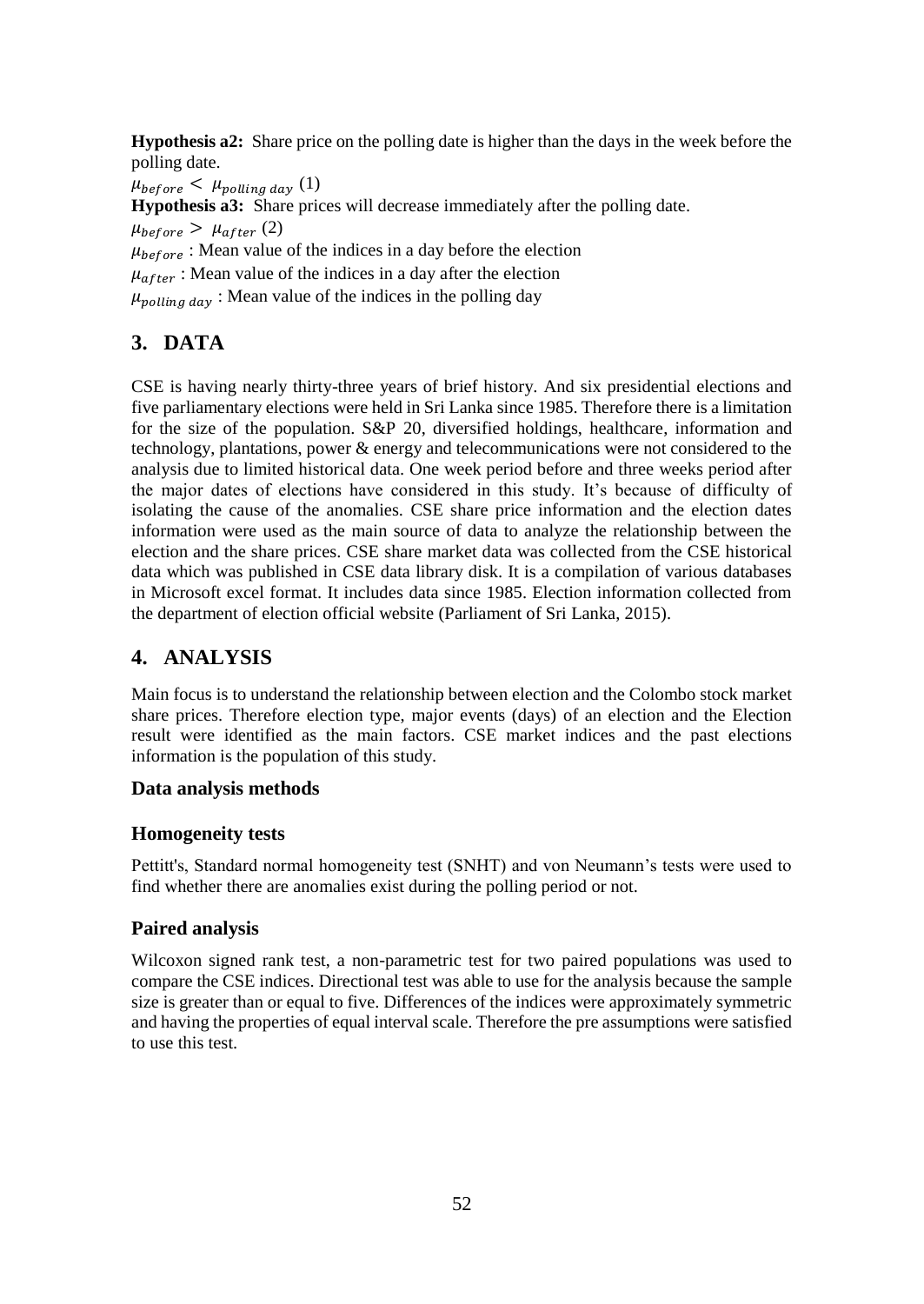## **5. RESULTS**

### **Homogeneity test**

It was clearly observed that there were CSE share price anomalies during the week of elections held. Homogeneity tests for the presidential tests have being carried out for the ASPI values and p-values for both presidential and general the elections were in the 5% confidence level. Graphs are given in the figure 6.1 to 6.24. Eighth day of the graphs is the Election Day. (Source: CSE Data Library-CD)

### **Presidential Election**

All Pettitt's, SNHT, Buishand's and von Neumann's tests given less than 0.05 probability values for 5% confidence level. When considering the differences of ASPI values in 1988, 1999, 2005 and 2010 years it was not in the 5% confidence level. In 1988, ASPI value was suddenly increased immediately after the election and then remained stable. In 1999 and 2005, it was suddenly decreased immediately after the elections and changing rate was stable. In 2010, ASPI was increased in three days before and after the election and it was stable in the remaining days. Therefore in 1988 and 2010, there was a positive influence on the CSE due to election. But in all other elections it was negatively impacted. And overall there exist CSE anomalies in all the presidential elections.

mu1: mean value before the election mu2: mean value after the election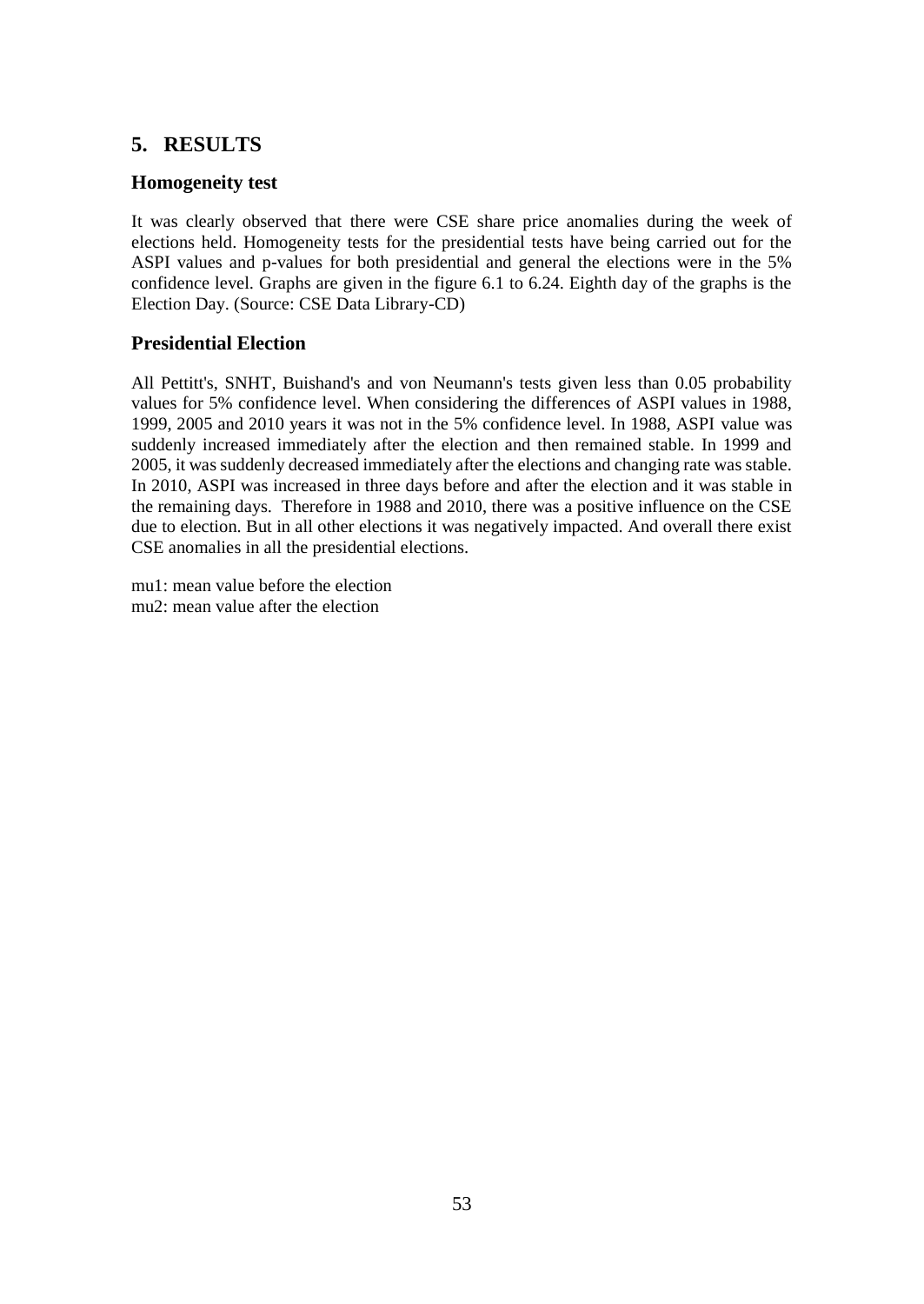









**Figure 6.1. ASPI on 1988 Presidential Figure 6.2. ASPI difference on 1988 Presidential**



**Figure 6.3. ASPI on 1994 Presidential Figure 6.4. ASPI difference on 1994 Presidential**



**Figure 6.5. ASPI on 1999 Presidential Figure 6.6. ASPI difference on 1999 Presidential**



**Figure 6.7. ASPI on 2005 Presidential Figure 6.8. ASPI difference on 2005 Presidential**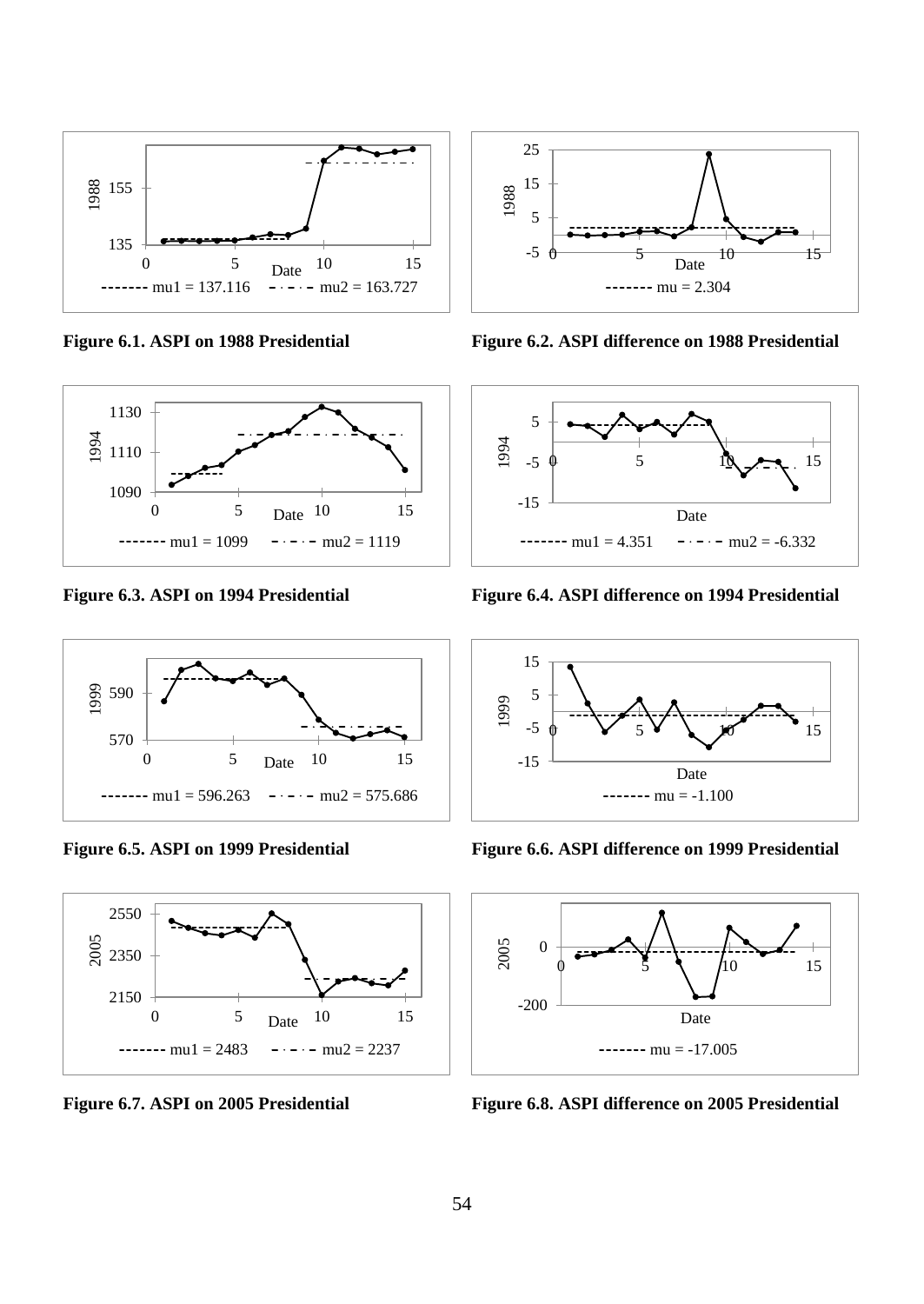





**Figure 6.9. ASPI on 2010 Presidential Figure 6.10. ASPI difference on 2010 Presidential**



**Figure 6.11. ASPI on 2015 Presidential Figure 6.2. ASPI difference on 2015 Presidential**

#### **General Election**

According to the Homogeneity tests, there was non-homogeneity in all the elections. But according to the homogeneity tests for the difference, only 1989 and 1994 have nonhomogeneities. In 2000 and 2004, there is a significant step down anomaly and in 2001 there is a step up anomaly. In 2010 it was increased from a stable state during the election. Therefore CSE is having anomalies during all general elections.





**Figure 6.3. ASPI on 1989 General Figure 6.14. ASPI difference on 1989 General**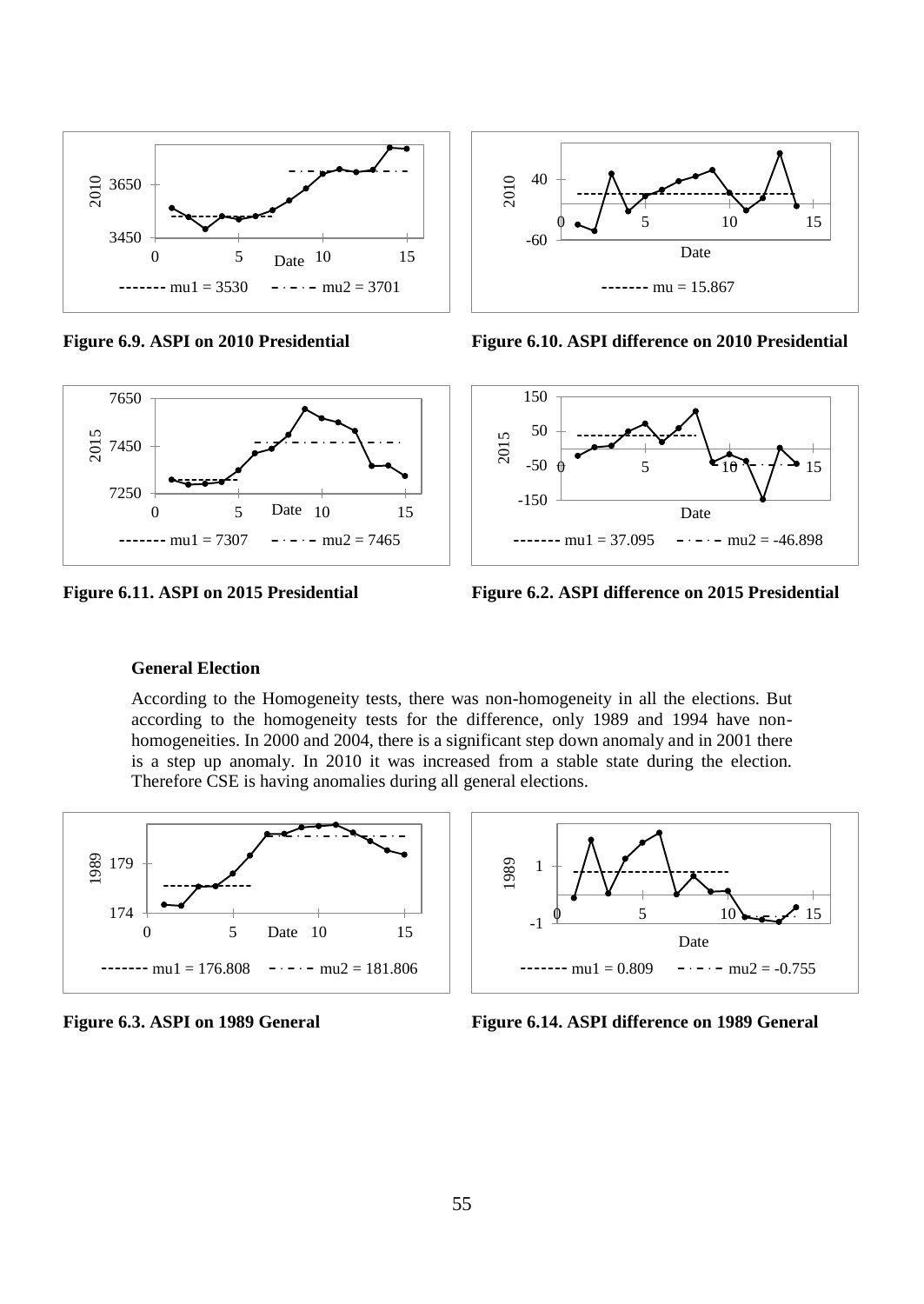









**Figure 6.15. ASPI on 1994 General Figure 6.16. ASPI difference on 1994 General**



**Figure 6.17. ASPI on 2000 General Figure 6.4. ASPI difference on 2000 General**



**Figure 6.5. ASPI on 2001 General Figure 6.20. ASPI difference on 2001 General**



**Figure 6.21. ASPI on 2004 General Figure 6.22. ASPI difference on 2004 General**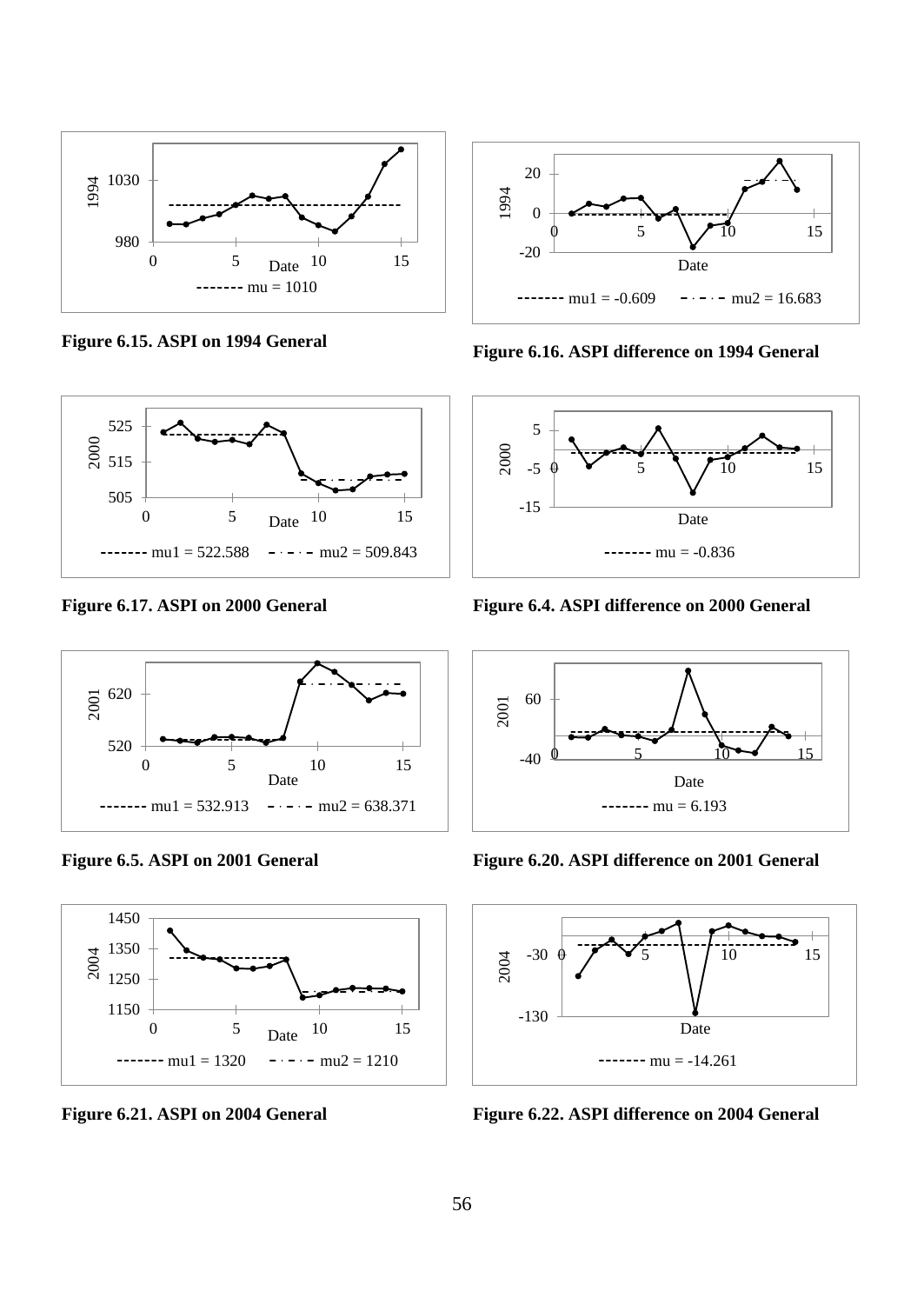



**Figure 6.23. ASPI on 2010 General Figure 6. 24. ASPI difference on 2010 General**

#### **Paired Test**

#### **Pre-Election**

Wilcoxon signed rank one-tailed test was applied for the days of week before the election. "Respective" is exactly the day one week before the Election Day. P-values stated in the table are the paired comparison with the Election Day indices. P-value for the null hypothesis rejection is less than 0.05 for 5% confidence level.

| Comparison with election Day | p-value (one-tailed, lower) |
|------------------------------|-----------------------------|
| Last Monday                  | 0.0115                      |
| <b>Last Tuesday</b>          | 0.0024                      |
| Last Wednesday               | 0.0024                      |
| Last Thursday                | 0.0140                      |
| Last Friday                  | 0.0171                      |
| Last Respective day          | 0.0179                      |

**Table 4. P-values for Wilcoxon Signed Rank test**

This has been done for the all the sectors and it has identified that banks, finance & insurance, hotels & travels and manufacturing are the three sectors increased in the pre-election period for both elections. And Beverage, Food & Tobacco, Construction & Engineering and Stores & Supplies have no impact in both types of elections.

#### **Post-Election**

Average of four days on the election polling day and the 4 days after the polling date has taken. Both elections in 1988, 2010 and general election in 2010 was given positive impacts. Therefore except for those elections Wilcoxon signed rank test rejects the null hypothesis with p-value of 0.05 for 5% confidence level.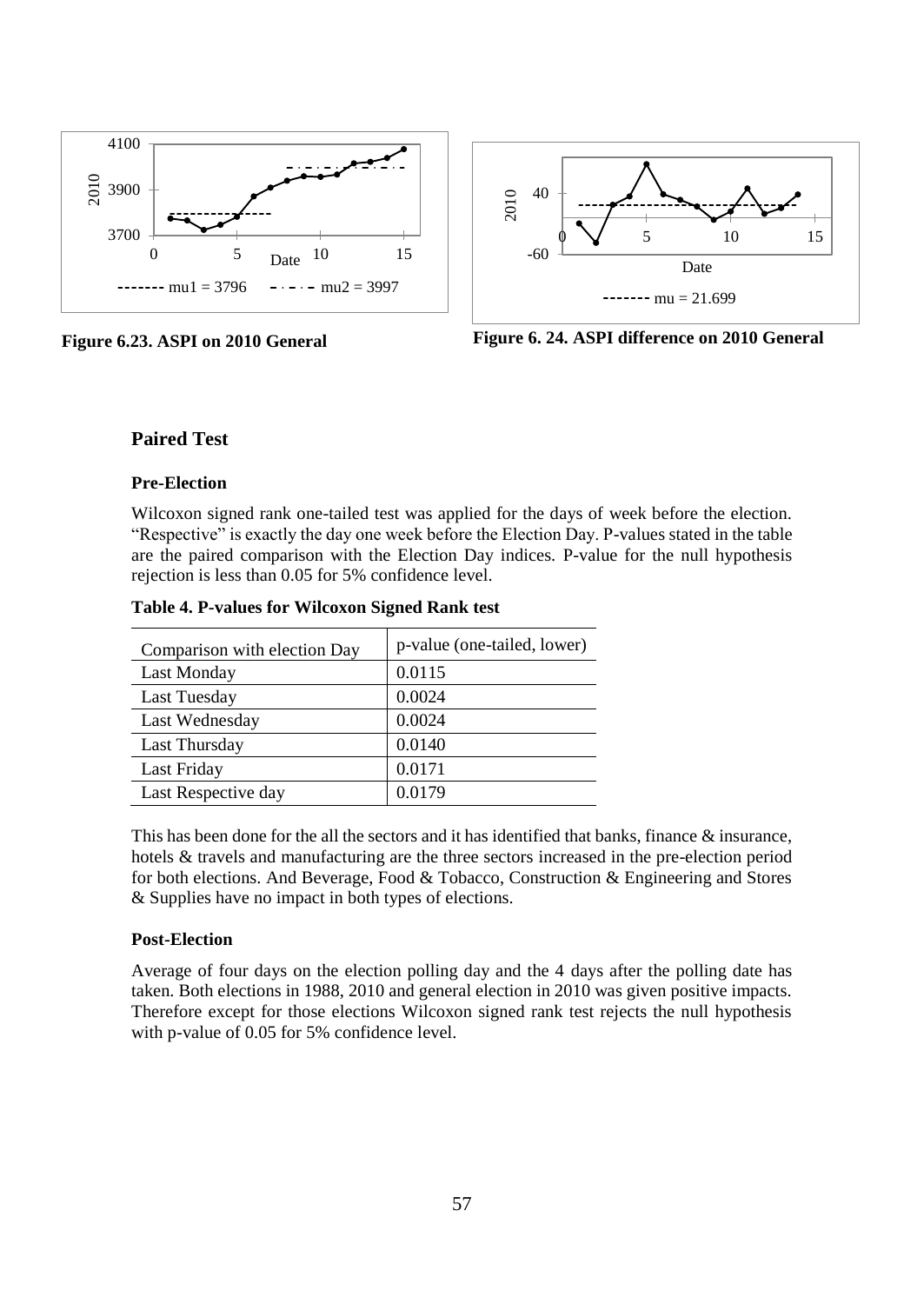| For all Elections                                           | 0.3474        |
|-------------------------------------------------------------|---------------|
|                                                             |               |
| Except 1988, 2010 both elections and 2001 General elections | $\mid 0.0059$ |

| Table 5. P-values for Wilcoxon signed rank test |  |  |  |  |
|-------------------------------------------------|--|--|--|--|
|-------------------------------------------------|--|--|--|--|

| Year | Election<br>Type | On the Election | After the Election | Change    | Change %  |
|------|------------------|-----------------|--------------------|-----------|-----------|
| 1989 | General          | 182.51          | 182.14             | $-0.37$   | $-0.20%$  |
| 1994 | General          | 1003.54         | 1002.03            | $-1.51$   | $-0.15%$  |
| 2000 | General          | 514.57          | 508.40             | $-6.17$   | $-1.20%$  |
| 2001 | General          | 619.03          | 635.17             | 16.13     | 2.61%     |
| 2004 | General          | 1232.97         | 1217.89            | $-15.08$  | $-1.22\%$ |
| 2010 | General          | 3951.41         | 4001.53            | 50.12     | 1.27%     |
| 1988 | Presidential     | 147.90          | 168.20             | 20.30     | 13.73%    |
| 1994 | Presidential     | 1127.05         | 1123.05            | $-4.00$   | $-0.36%$  |
| 1999 | Presidential     | 588.17          | 572.10             | $-16.07$  | $-2.73%$  |
| 2005 | Presidential     | 2329.68         | 2227.72            | $-101.95$ | $-4.38%$  |
| 2010 | Presidential     | 3639.73         | 3704.55            | 64.82     | 1.78%     |
| 2015 | Presidential     | 7556.70         | 7476.80            | $-79.90$  | $-1.06\%$ |

#### **Table 6. Post Analysis on all Elections**

### **6. CONCLUSION**

According to the results achieved in this research, Market indices increase over the preelection period and decrease during the post-election period. There were few exceptions due to state of the political stability in the pre-election period. If the politically stability of the country is high, share prices will increase rapidly and the decrease in the post-election period will not be significant. (Reference: 2010 elections) and If the country is politically unstable during the pre-election period it will increase slowly in the pre-election period and after the election it will start to increase. (Reference: 1988 presidential election and 2001 general election) With respect to the results obtained in this study it is recommend buying stocks before or after the election and selling the stocks on the election if the political stability in the pre-election period is normal. And it is recommend investing on Banks Finance & Insurance, Hotels & travels and Manufacturing sectors in the pre-election period.